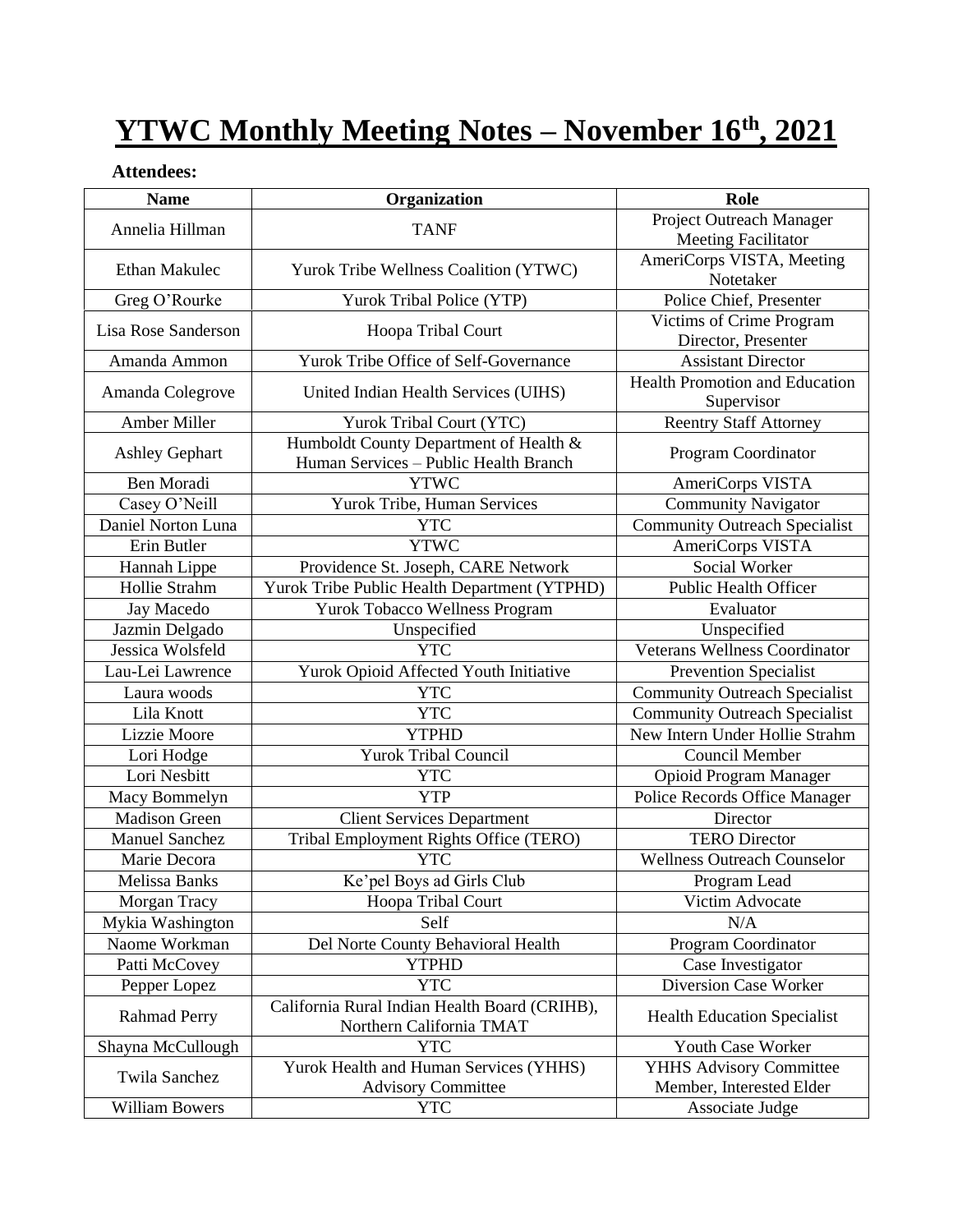#### **Opioid Overview Presentation by Yurok Tribal Police Department**

- What is fentanyl? Synthetic opioid like morphine, but 50-100 times more potent.
	- − Prescription pharmaceutical brand names: Sublimaze, Actiq, Duragesic
	- − Current trend has fentanyl in pill form, specifically "Perc 30s" in which fentanyl powder is dyed and pressed into pills with identical stamps to prescription medication.
		- Bright colored pills are more inviting, makes it look more like a party drug than medicine-looking form of previous white aspirin-like pills for fentanyl
	- − Dealers are appearing on snapchat and Instagram, making it harder to identify dealers and easier to buy opioids, and law enforcement still catching up.
	- − Without a tolerance, 2mg is a lethal dose (~1-2 grains of salt amount) and can be lethal even when breathed in.1 full gram of fentanyl is potent enough to kill about 2500 people.
- Symptoms of a fentanyl overdose: unconsciousness/inability to wake up, limp body, extreme drowsiness/falling asleep ("on the nod" since people can nod off to sleep mid-conversation), slow/shallow/irregular or no breathing, pale/blue/cold and/or clammy skin, slow/no heartbeat, very small/"pinpoint" pupils, choking/snoring/gurgling sounds due to difficulty controlling tongue muscles.
	- − "OD triangle": pinpoint pupils, respiratory depression, decreased consciousness
- What if I find fentanyl in my home? Do not handle it directly in any way due to lethal risk of exposure, and be careful of risks like uncapped needles, exposed fentanyl. Call 911 immediately and inform them of risk of fentanyl so they can come with proper PPE.
	- − Good Samaritan law: a person will not be charged with use or possession crimes if they seek emergency medical assistance and act in good faith. This law DOES NOT protect against other crimes that may turn up like firearms charges, affiliating with felons, etc.
- Law enforcement is in the process of learning more about addiction studies, how it is a disease, and the unknown traumatic causes that may not be up to the individual.
- Body-cam video of officer responding to an overdose in Weld county.
	- − Saving man's life with Narcan after identifying overdose by witnessing snoring/gurgling noises, trouble breathing, pinpoint pupils, and non-responsive behavior.
	- − Calm demeanor is vital during response to overdose, getting panicked/amped-up will spread to others in the room. Maintain calm to lower energy/tension in the room.
	- − Find information about situation, whether others are around, presence of drugs
	- − Many people awake from Narcan violently, why staying calm and reassuring as you talk to the person is important, also helps reduce panic of parents/others in the room
- Chief O'Rourke: Recommend carrying Narcan and learning how to use it due to how widespread the epidemic has become
	- − Manuel Sanchez: interested in providing Narcan training for more departments.
- Daniel Norton Luna: any uptick in other substances besides opioids/fentanyl?
	- − Chief O'Rourke: No significant new substances/upticks besides fentanyl coming in newer, more attractive, pill-popping forms.
- Erin Butler (in chat): Narcan training tomorrow 11/17 in Willow Creek.

## **Hoopa Tribal Court Victims of Crime Advocate Program by Lisa Sanderson**

• New grant has opened up room for planning new programs in the future, hiring new outreach coordinator, team member introductions